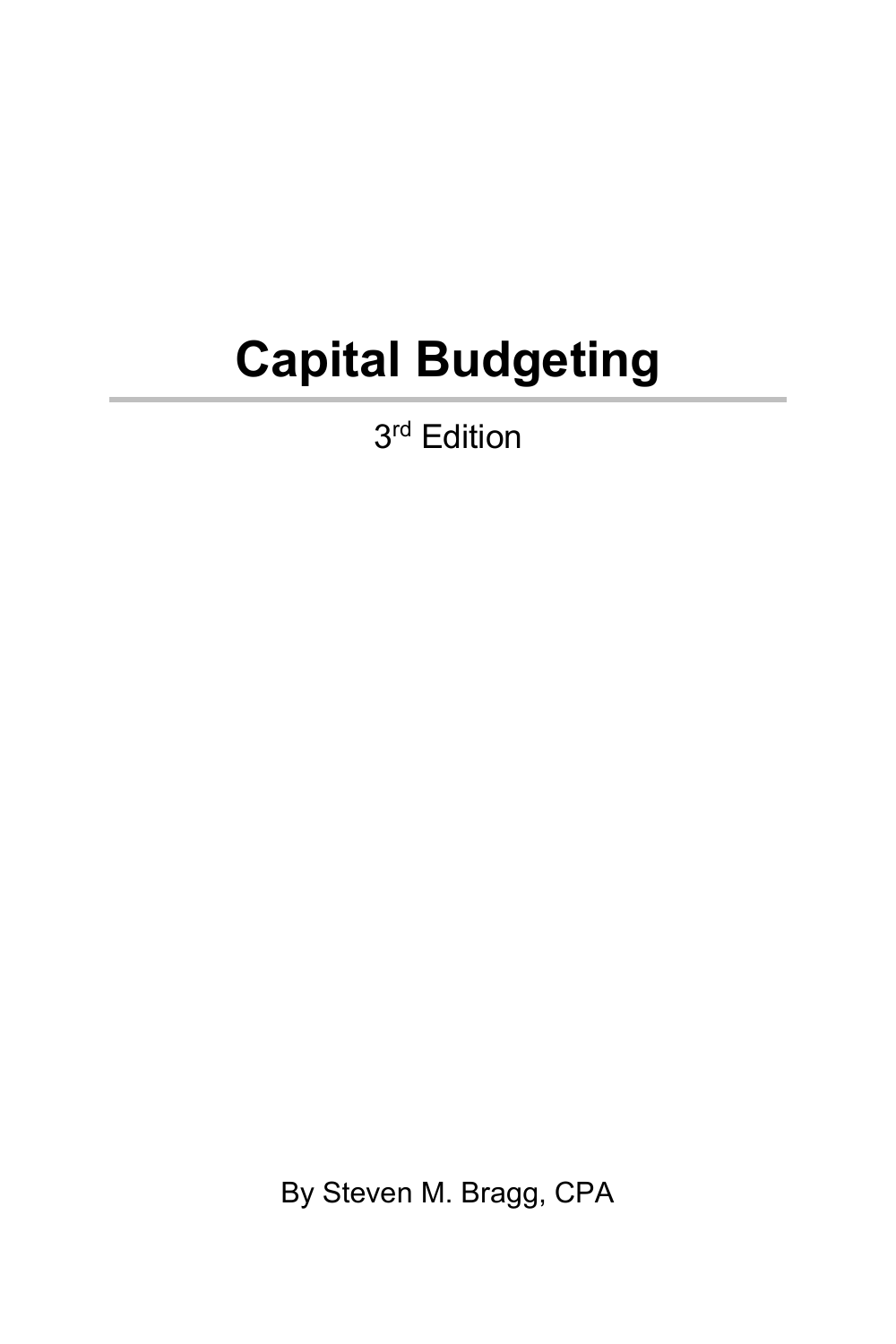## **Table of Contents**

| Capital Budgeting in the Absence of a Budget Model 15   |  |
|---------------------------------------------------------|--|
|                                                         |  |
|                                                         |  |
|                                                         |  |
|                                                         |  |
|                                                         |  |
|                                                         |  |
|                                                         |  |
|                                                         |  |
|                                                         |  |
|                                                         |  |
|                                                         |  |
|                                                         |  |
| Additional Risk Factors for International Investments28 |  |
|                                                         |  |
|                                                         |  |
|                                                         |  |
|                                                         |  |
|                                                         |  |
|                                                         |  |
|                                                         |  |
|                                                         |  |
|                                                         |  |
|                                                         |  |
|                                                         |  |
|                                                         |  |
|                                                         |  |
|                                                         |  |
|                                                         |  |
|                                                         |  |
|                                                         |  |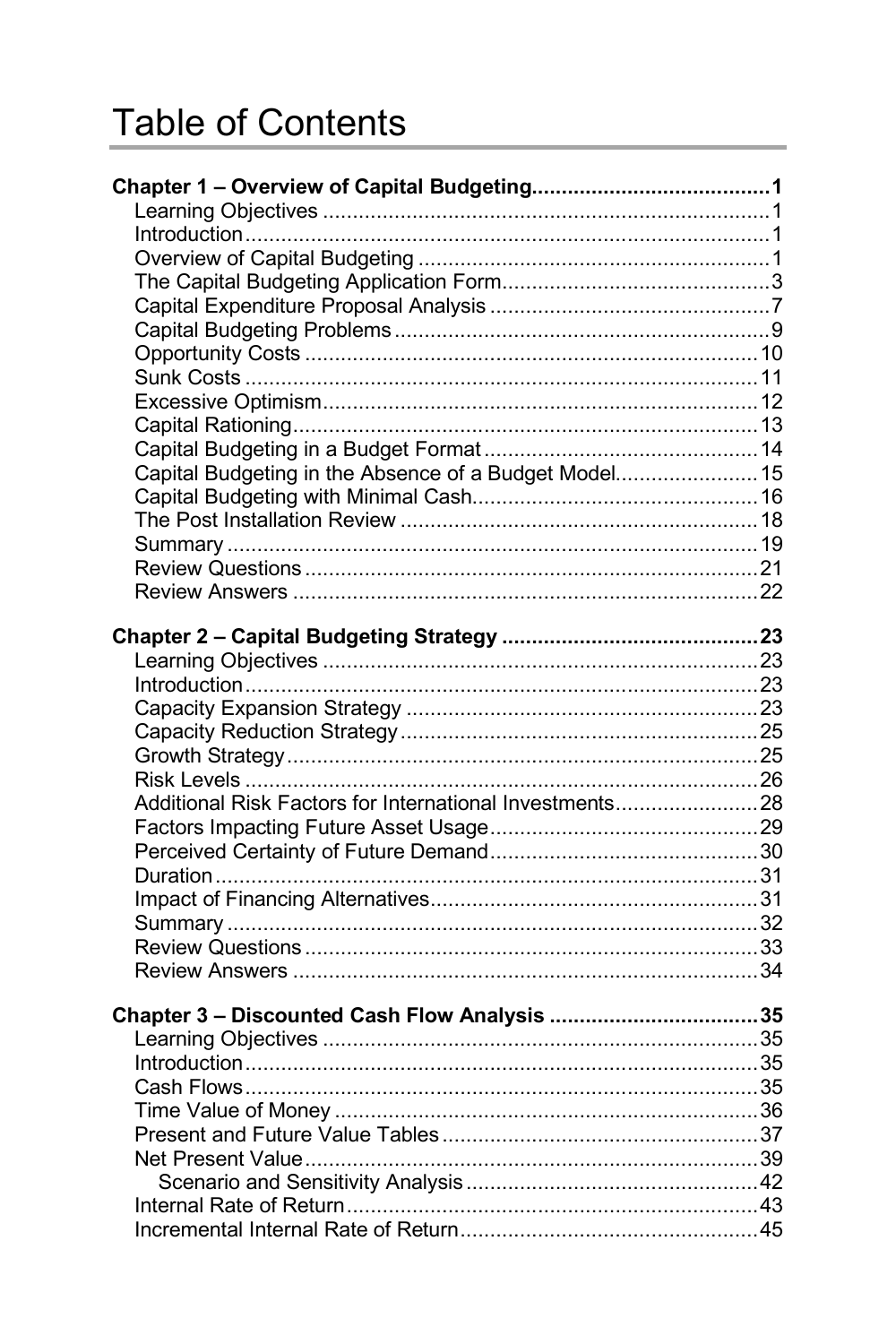## Table of Contents